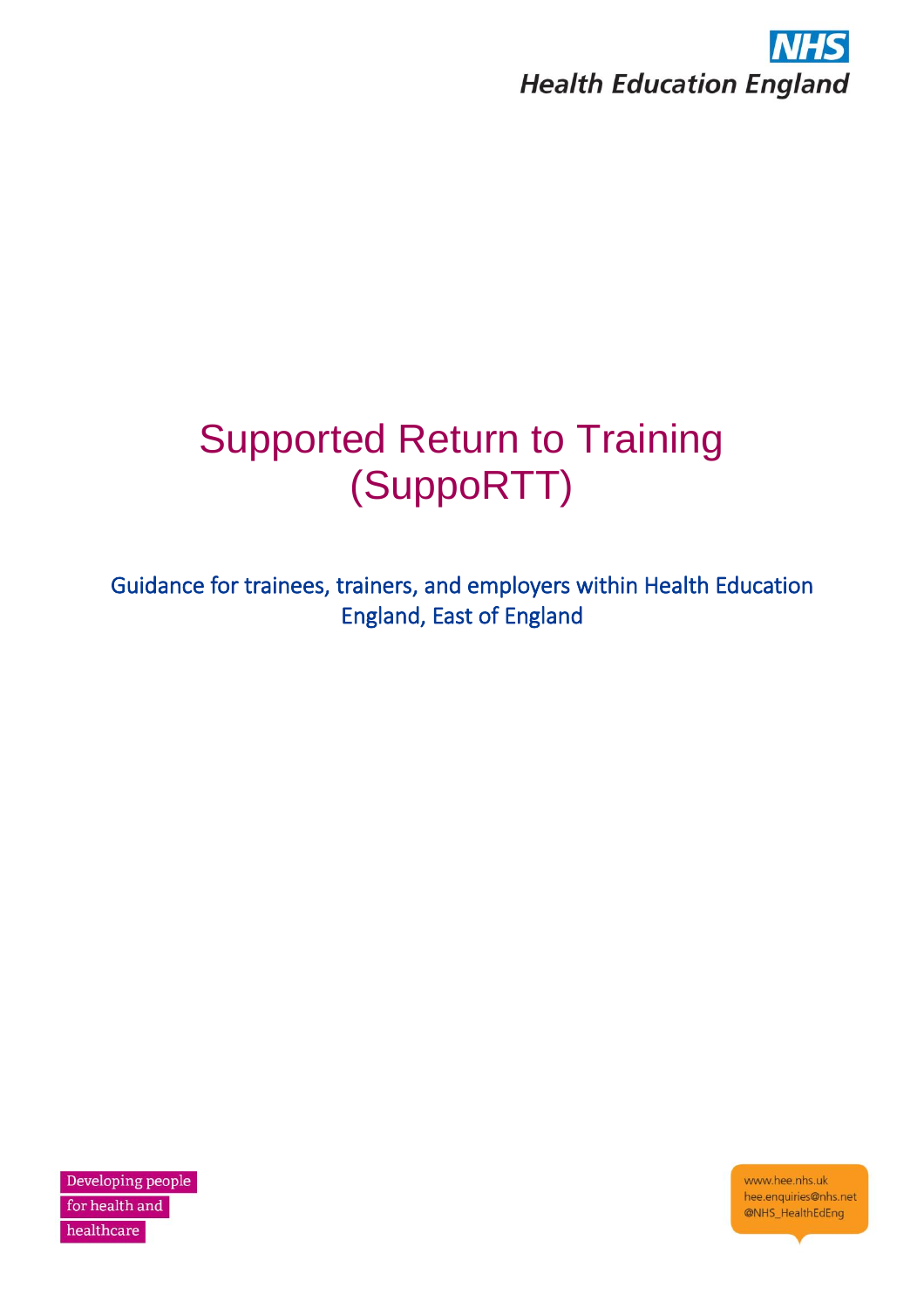

# **Table of Contents**

| 1.  |                                                                |  |  |  |
|-----|----------------------------------------------------------------|--|--|--|
| 2.  |                                                                |  |  |  |
| 3.  |                                                                |  |  |  |
| 4.  | Supported Return to Training (SuppoRTT) Plan for Individuals 4 |  |  |  |
| 5.  |                                                                |  |  |  |
| 6.  |                                                                |  |  |  |
| 7.  |                                                                |  |  |  |
| 8.  |                                                                |  |  |  |
| 9.  |                                                                |  |  |  |
| 10. |                                                                |  |  |  |
| 11. |                                                                |  |  |  |
| 12. |                                                                |  |  |  |
| 13. | Health Education England, East of England Responsibilities  8  |  |  |  |
|     |                                                                |  |  |  |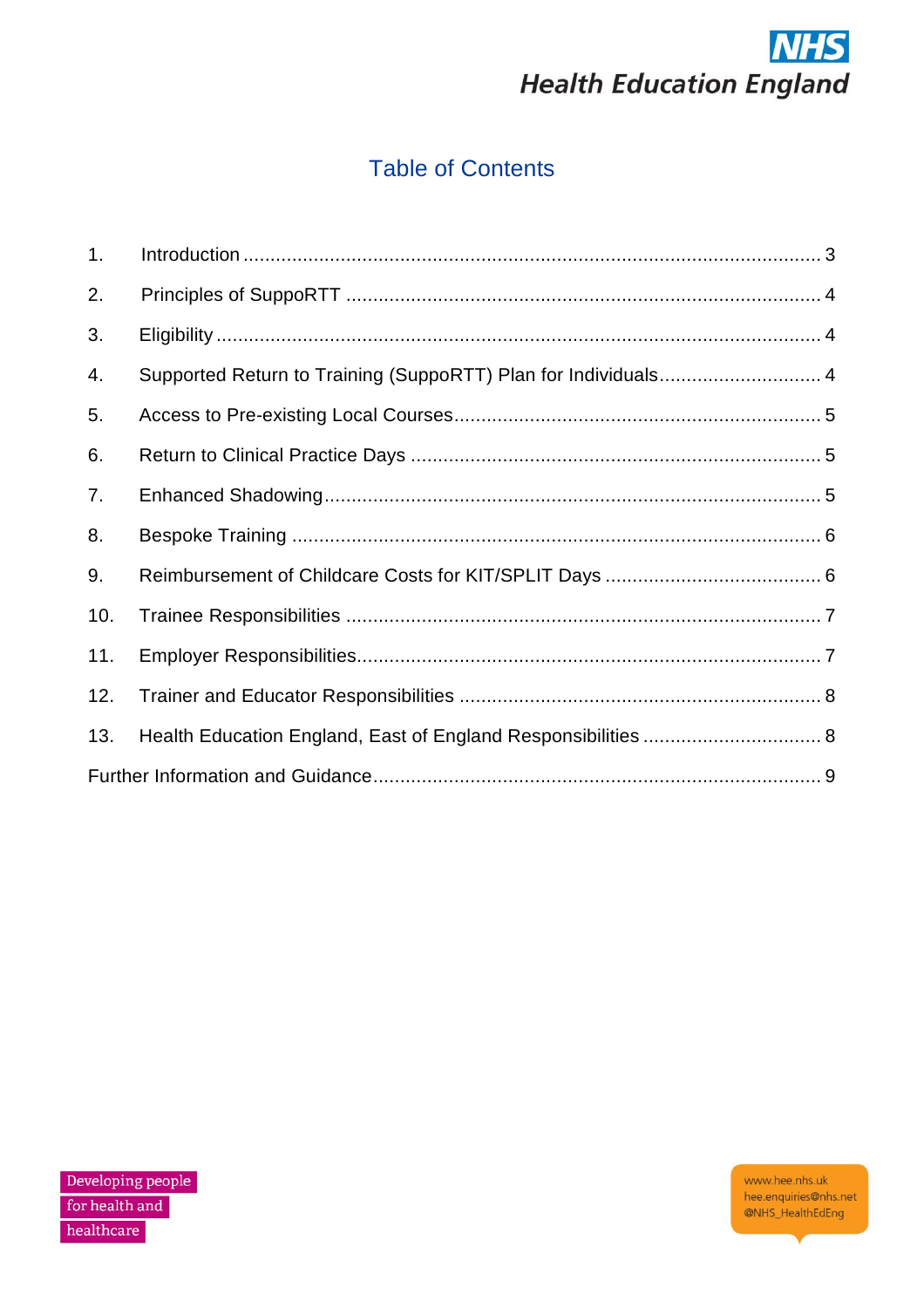

# **Public Sector Equality Duty**

On 5 April 2011, the Public Sector Equality Duty (the equality duty) came into force. The equality duty was created under the Equality Act 2010. The equality duty was developed in order to harmonise a number of pre-existing pieces of equality legislation and to extend protection across what the Act described as "protected characteristics". Protected characteristics is the term used to described groups that may be discriminated against because they possess one of more of these characteristics and the Act identified nine protected characteristics and these are:

> • age • disability

- race
- 
- gender reassignment
- religion or belief
- sex
- marriage and civil partnership • pregnancy and maternity
- sexual orientation
- 

An Equality Impact Assessment (EqIA) will be carried out on an annual basis and/or following any amendments to ensure that this policy will not have a positive or adverse impact on any trainee groups with protected characteristics

# <span id="page-2-0"></span>**1. Introduction**

- 1.1 This policy is intended to provide a practical overview of the professional support available to trainees in the East of England when returning to training (SuppoRTT).
- 1.2 In order to ensure trainees are confident and fully supported when returning to clinical practice following a sustained period of absence, HEE EoE is committed to offering a number of SuppoRTT mechanisms:
	- Opportunity for trainees to complete an individualised SuppoRTT plan, which includes structured planning and review meetings with the trainee's Training Programme Director and/or College Tutor
	- Access to ring fenced places on pre-existing specialty specific courses and regional teaching days
	- Opportunity to participate in a period of enhanced shadowing 2 weeks prior to the trainee's return date
	- Access to local Return to Clinical Practice Days
	- Access to internal or external bespoke training courses (the funding available for this is limited)
	- A contribution towards childcare costs when attending SPLIT & KIT days may be available
- 1.3 In order to stay up to date with training whilst away from clinical practice, trainees are encouraged to continue accessing any other educational initiatives they may find beneficial in addition to the above.
- 1.4 This document should be seen in the wider context of the on-going work to enhance junior doctors working lives and the reform of approaches to training.

Developing people for health and healthcare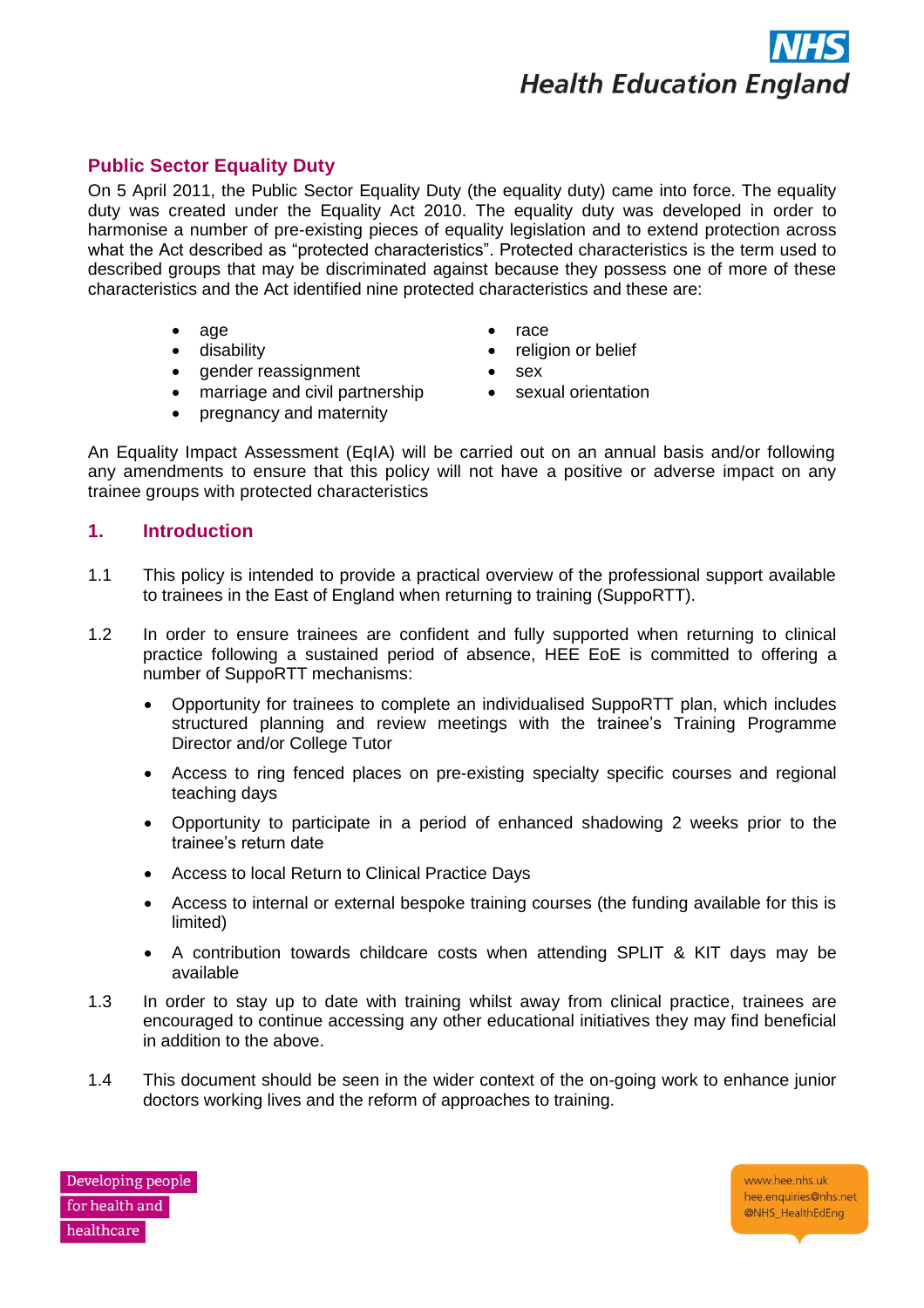1.5 It should be noted that SuppoRTT funding is non-recurrent and cannot be guaranteed from year to year.

# <span id="page-3-0"></span>**2. Principles of SuppoRTT**

- Seeks to ensure that there are transparent, robust, evidence-based procedures for identifying and supporting trainees following a period of absence
- Places patient safety first
- Ensures funding is accessible and is responsibly utilised
- Seeks to ensure that, where appropriate, trainers who are working directly with trainees requiring additional support are also able to access relevant support themselves
- Recognises the principles of acting confidentially, fairly and in a supportive manner for both trainees and their trainers

# <span id="page-3-1"></span>**3. Eligibility**

- 3.1 Access to SuppoRTT in the East of England (EoE) is available to all trainees in the EoE who are planning to take, or are already on, an approved period of time out of training for one or more of the following reasons:
	- Parental / maternity leave exceeding 3 months
	- Out of Programme for Research (OOPR) or a Career Break (OOPC)
	- Global Health Fellowships
	- Sick leave exceeding 3 months
	- Having been out of training for more than 3 months and having accepted an EoE training post

# <span id="page-3-2"></span>**4. Supported Return to Training (SuppoRTT) Plan for Individuals**

- 4.1 Trainees should begin planning their time away from training with their Training Programme Director (TPD)/College Tutor at the earliest opportunity and no later than 3 months in advance of their intended leaving date.
- 4.2 Trainees will complete an individualised SuppoRTT plan and participate in structured planning and review meetings with their TPD/College Tutor when leaving and returning to training. This will enable trainees to document any plans to stay up to date with training whilst away from practice and to identify any anticipated support required upon their return
- 4.3 An overview of the SuppoRTT planning and review process, including timeframes can be accessed here: [https://heeoe.hee.nhs.uk/sites/default/files/process\\_flowchart.pdf](https://heeoe.hee.nhs.uk/sites/default/files/process_flowchart.pdf)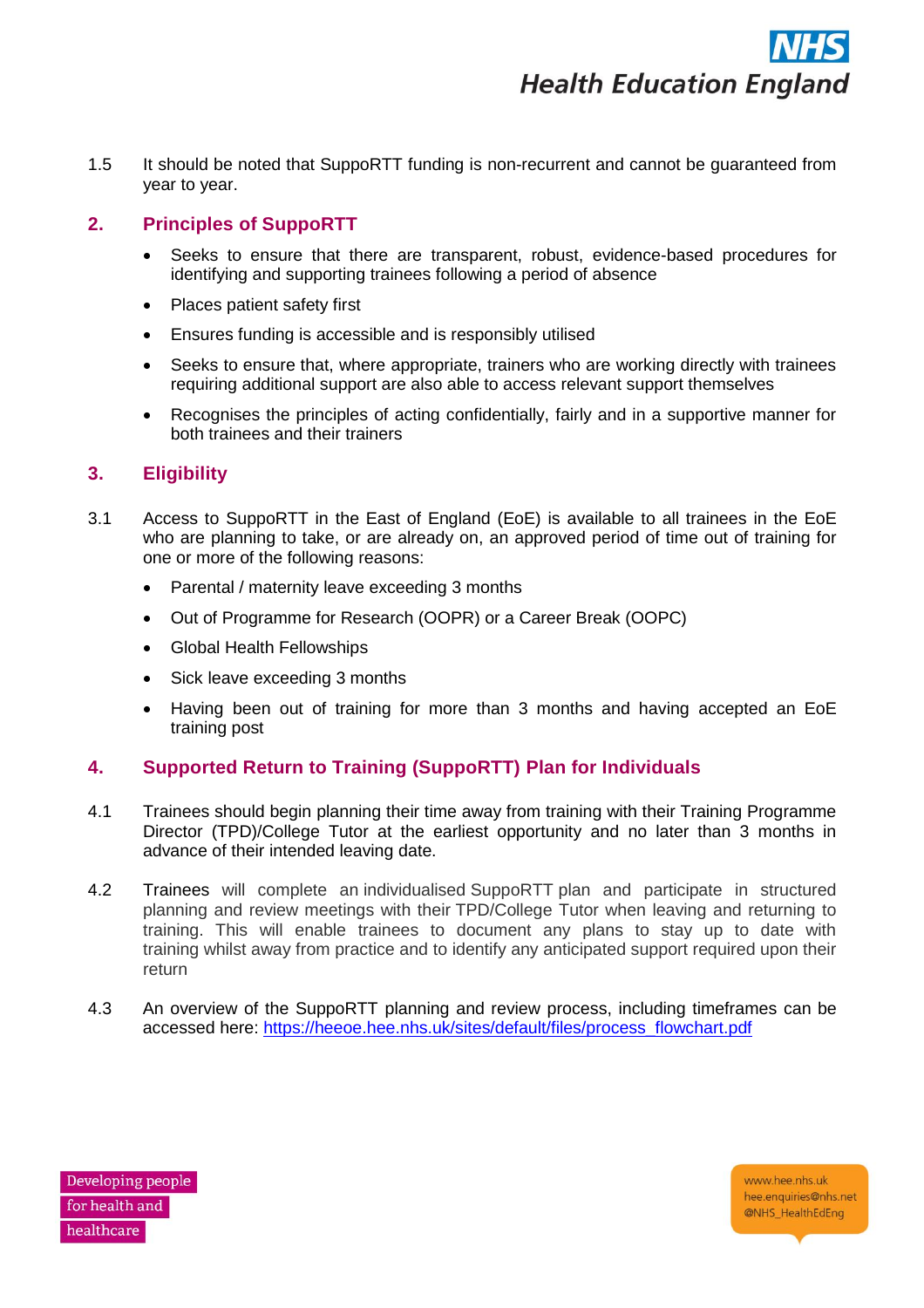

# <span id="page-4-0"></span>**5. Access to Pre-existing Local Courses**

- 5.1 A number of spaces on pre-existing local training courses and teaching days have been ring-fenced by their organisers. These spaces have been specifically reserved for trainees currently away from clinical practice to attend and stay up to date with training.
- 5.2 A full list of accessible courses and teaching will be made available on the HEE EoE SuppoRTT webpages.
- 5.3 Trainees wishing to attend any of these courses should express their interest to their TPD and reserve a space in good time. Booking instructions provided on the SuppoRTT events calendar must be followed in order to confirm any course reservations.

# <span id="page-4-1"></span>**6. Return to Clinical Practice Days**

- 6.1 A number of Return to Clinical Practice days will be organised centrally for returning trainees to attend.
- 6.2 Topics covered will include wellbeing, resilience, mentoring, and Less Than Full Time (LTFT) training workshops.
- 6.3 Return to Clinical Practice days are free for trainees to attend and will be advertised on the SuppoRTT pages of the HEE EoE website.

#### <span id="page-4-2"></span>**7. Enhanced Shadowing**

- 7.1 In order to rapidly regain clinical knowledge and confidence, doctors returning to training following a sustained period of absence will be strongly encouraged to participate in a period of enhanced shadowing for 2 weeks prior to their return date.
- 7.2 If a trainee feels enhanced shadowing is unnecessary they should discuss this with their TPD/College Tutor during their return to training meeting 3 months in advance of their anticipated return date. The trainee's intention to opt out should be clearly indicated on Part 2 of the SuppoRTT plan form.
- 7.3 It is recognised that Public Health trainees and GP trainees in practice posts are already "supernumerary" and will not require access to enhanced shadowing.
- 7.4 Trainees must contact their HR/rota coordinator and Educational Supervisor/College Tutor at least 3 months prior to their return date to arrange enhanced shadowing and negotiate their start date.
- 7.5 Trainees will be surplus to the rota at their employing Trust for the enhanced shadowing period and can work out of hours/on-call providing a peer or consultant colleague is identified to offer supervision. If trainees wish to volunteer to participate in OOH/on-call this should be discussed in advance with their TPD/College Tutor.
- 7.6 The two weeks' enhanced shadowing period is whole/full time equivalent.

Developing people for health and healthcare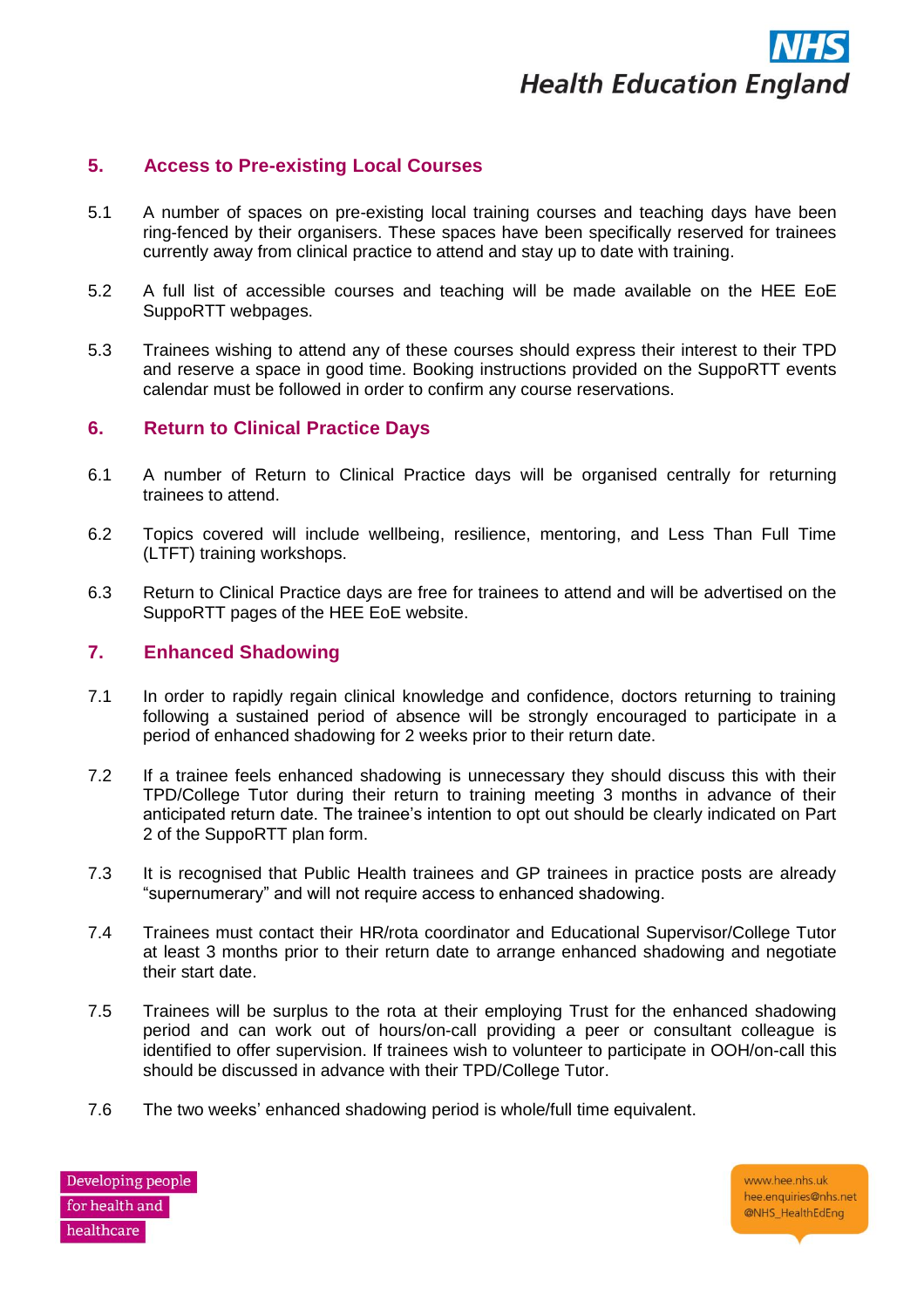- 7.7 Trainees will be paid for any work undertaken during this period via the usual pay mechanisms at their employing Trust.
- 7.8 The period of enhanced shadowing will be reviewed at the trainee's ARCP and the ARCP panel will decide whether this time should count towards training.
- 7.9 The trainee's employing Trust will complete HEE EoE's SuppoRTT funding return and email it to HEE EoE on a quarterly basis for reimbursement of the trainee's basic salary for the two weeks' enhanced shadowing period, excluding any OOH/on-call payments. HEE EoE will arrange for the Trust to be reimbursed via the Learning and Development Agreement (LDA)

# <span id="page-5-0"></span>**8. Bespoke Training**

- 8.1 Attending pre-existing local/regional courses is the preferred method for re-developing competence and confidence, however, if there are no suitable local/regional courses available there may be a small amount of funding available for returners to attend external courses.
- 8.2 If attendance at an external course is required by a trainee this should be discussed and agreed with their TPD/College Tutor and documented in part 2 of the SuppoRTT plan form [https://heeoe.hee.nhs.uk/supportt\\_plan](https://heeoe.hee.nhs.uk/supportt_plan)
- 8.3 A SuppoRTT funding request form https://heeoe.hee.nhs.uk/supportt plan should be completed by the trainee, approved by the TPD and submitted to HEE EoE for confirmation of funding for an external training course.
- 8.4 Trainees should be aware that it may not always be possible to reimburse the full cost of an external training course. In some instances, a contribution towards the full course fee will be paid.
- 8.5 The course attended should occur no earlier than three months before and no later than three months after the planned return date. Funding for courses outside this period should be requested from the study leave budget.
- 8.6 Trainees should claim approved funding for external courses, including standard class travel costs, via their employing Trust's usual expenses process.
- 8.7 The trainee's employing Trust will complete HEE EoE's SuppoRTT funding return and email it to HEE EoE on a quarterly basis for reimbursement of approved bespoke courses and associated standard class travel costs. HEE EoE will arrange for the Trust to be reimbursed via the Learning and Development Agreement (LDA).

#### <span id="page-5-1"></span>**9. Reimbursement of Childcare Costs for KIT/SPLIT Days**

9.1 For trainees taking maternity leave, Keeping in Touch (KIT) days may be used to attend any relevant training courses, regional teaching or departmental meetings. For trainees taking shared parental leave, Shared Parental Leave in Touch (SPLIT) days may be utilised in the same way.

Developing people for health and healthcare

www.hee.nhs.uk hee.enquiries@nhs.net @NHS\_HealthEdEng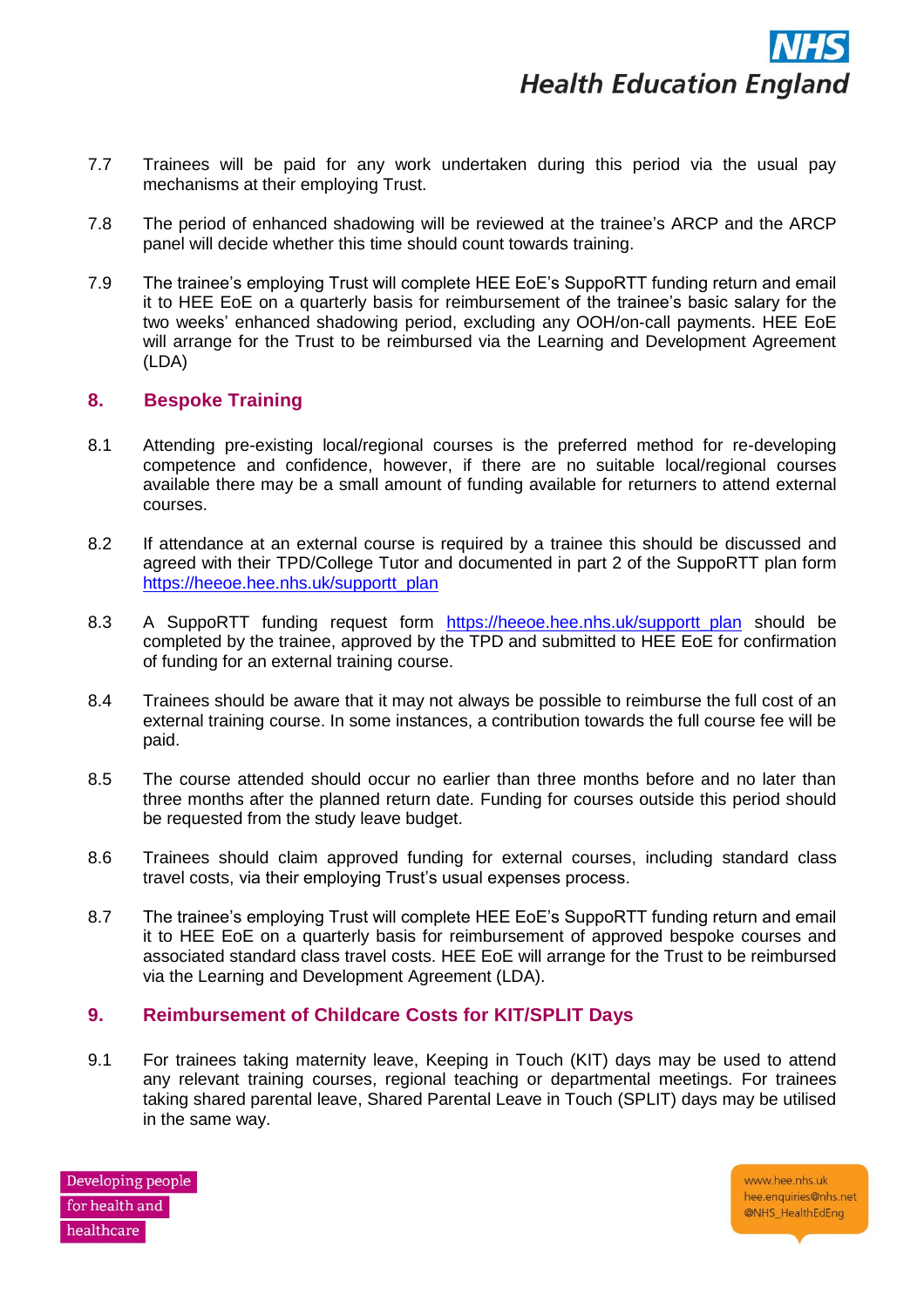

- 9.2 A small amount of funding may be made available to reimburse childcare costs incurred whilst trainees attend KIT or SPLIT days.
- 9.3 Any planned KIT/SPLIT days should be documented by the trainee on their SuppoRTT plan form.
- 9.4 [A SuppoRTT funding request form](https://heeoe.hee.nhs.uk/supportt_funding) should be completed by the trainee and submitted to HEE EoE for approval of funding for childcare costs.
- 9.5 Trainees should be aware that it may not always be possible to reimburse the full cost of childcare. In some instances, a contribution towards the full expense will be paid.
- 9.6 Trainees should claim any approved childcare costs, including standard class travel, via their employing Trust's usual expenses process.
- 9.7 The trainee's employing Trust will complete HEE EoE's SuppoRTT Funding Return and email it to HEE EoE on a quarterly basis for reimbursement of approved childcare expenses and associated standard class travel costs. HEE EoE will arrange for the Trust to be reimbursed via the Learning and Development Agreement (LDA).

# <span id="page-6-0"></span>**10. Trainee Responsibilities**

- 10.1 Trainees should ensure any time out of training is planned in good time. The SuppoRTT planning process should be started at least three months in advance of the anticipated date of departure, where possible. OOPC and unplanned sick leave may be an exception.
- 10.2 Trainees should understand that the date in which they choose to return to training must be negotiated and confirmed with HR/Medical Staffing at their employing Trust and their TPD, three months in advance of their anticipated return date.
- 10.3 Trainees are responsible for ensuring any SuppoRTT planning documentation is shared with [SuppoRTT.eoe@hee.nhs.uk](mailto:SuppoRTT.eoe@hee.nhs.uk) and uploaded to their e-portfolio in a timely manner.
- 10.4 Trainees are responsible for ensuring any HEE EoE funding application forms and local Trust claim forms are completed in line with given timeframes and guidelines.

#### <span id="page-6-1"></span>**11. Employer Responsibilities**

- 11.1 In order for trainees to rapidly regain clinical knowledge and confidence, doctors returning to training following a sustained period of absence are strongly encouraged to participate in a period of enhanced shadowing for two weeks prior to their return date. Trainees will need to negotiate this with HR/rota coordinator at least three months prior to their return date.
- 11.2 There is an expectation that Trusts will accommodate the two weeks' enhanced shadowing period and a suitable start date should be negotiated with the returning trainee.
- 11.3 KIT and SPLIT days should be well advertised across the Trust for any trainees requesting parental leave.

Developing people for health and healthcare

www.hee.nhs.uk hee.enquiries@nhs.net @NHS\_HealthEdEng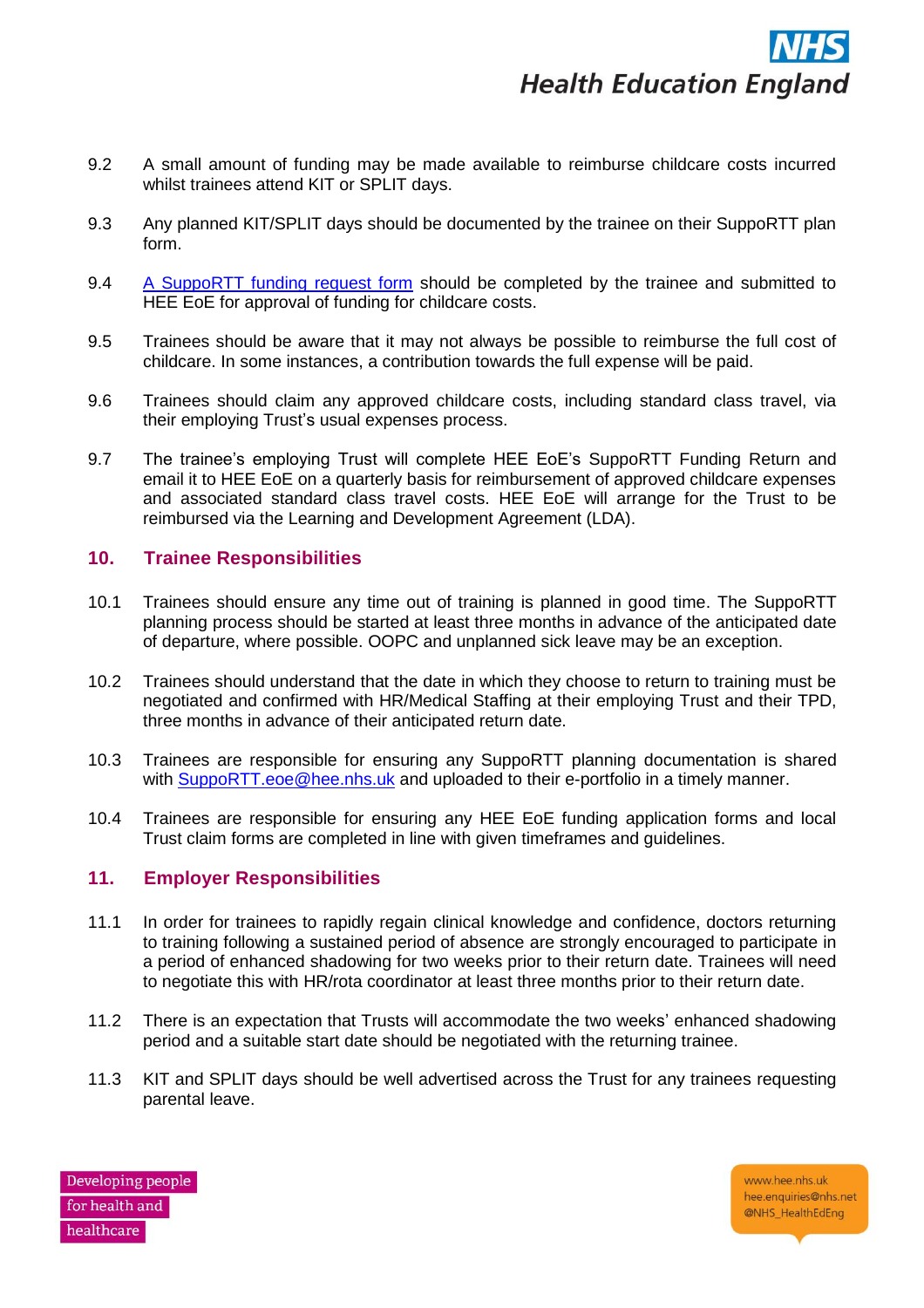- 11.4 The employing Trust should ensure any approved SuppoRTT expenses incurred by trainees are reimbursed in a timely manner.
- 11.5 Any SuppoRTT funding relating to enhanced shadowing (excluding OOH/on call payments), funding for external individual courses, and funding for childcare costs should be added to the SuppoRTT funding return and emailed to HEE EoE on a quarterly basis, or as requested. HEE EoE will then arrange for the Trust to be reimbursed via the Learning and Development Agreement (LDA).

# <span id="page-7-0"></span>**12. Trainer and Educator Responsibilities**

- 12.1 Training Programme Directors (TPDs) should allocate appropriate time to meet with trainees in order to complete their SuppoRTT plan or, in some specialties, train College Tutors to do this on their behalf.
- 12.2 Heads of School (HoS) and TPDs should be proactive with identifying appropriate preexisting courses and teaching for doctors retuning to training to attend and ensure these are identified in their Annual Development Plans.
- 12.3 HoSs and TPDs should ensure any courses deemed appropriate for returners have at least two spaces ring-fenced for returning trainees to access.
- 12.4 Trainers and educators are expected to stay up to date with HEE EoE initiatives and policies and engage in any HEE EoE training sessions, as required.
- 12.5 If at any point a trainer feels a trainee may benefit from more intensive support this should be escalated to the Head of School, Relevant Deputy Dean and/or the Professional Support Unit (PSU).

#### <span id="page-7-1"></span>**13. Health Education England, East of England Responsibilities**

- 13.1 HEE EoE is committed to offering SuppoRTT to as many eligible trainee doctors as possible. This includes promoting the mainstreaming of the SuppoRTT process and providing awareness training to trainers and educators.
- 13.2 HEE EoE will manage SuppoRTT in such a way that information pertaining to an eligible trainee flows between all relevant parties. "Relevant parties" include, but are not limited to; the trainee, Training Programme Directors, College Tutors, HR/Medical Staffing Departments, Finance Officers and internal HEE teams.
- 13.3 HEE EoE will ensure any funding payable to Trusts for SuppoRTT expenses incurred by trainees is reimbursed in a timely manner.
- 13.4 HEE EoE will treat all trainees, trainers, and colleagues equally, regardless of age, disability, gender reassignment, marriage/civil partnership, pregnancy/maternity, race, religion/belief, sex/sexual orientation, or any other discriminatory factor.